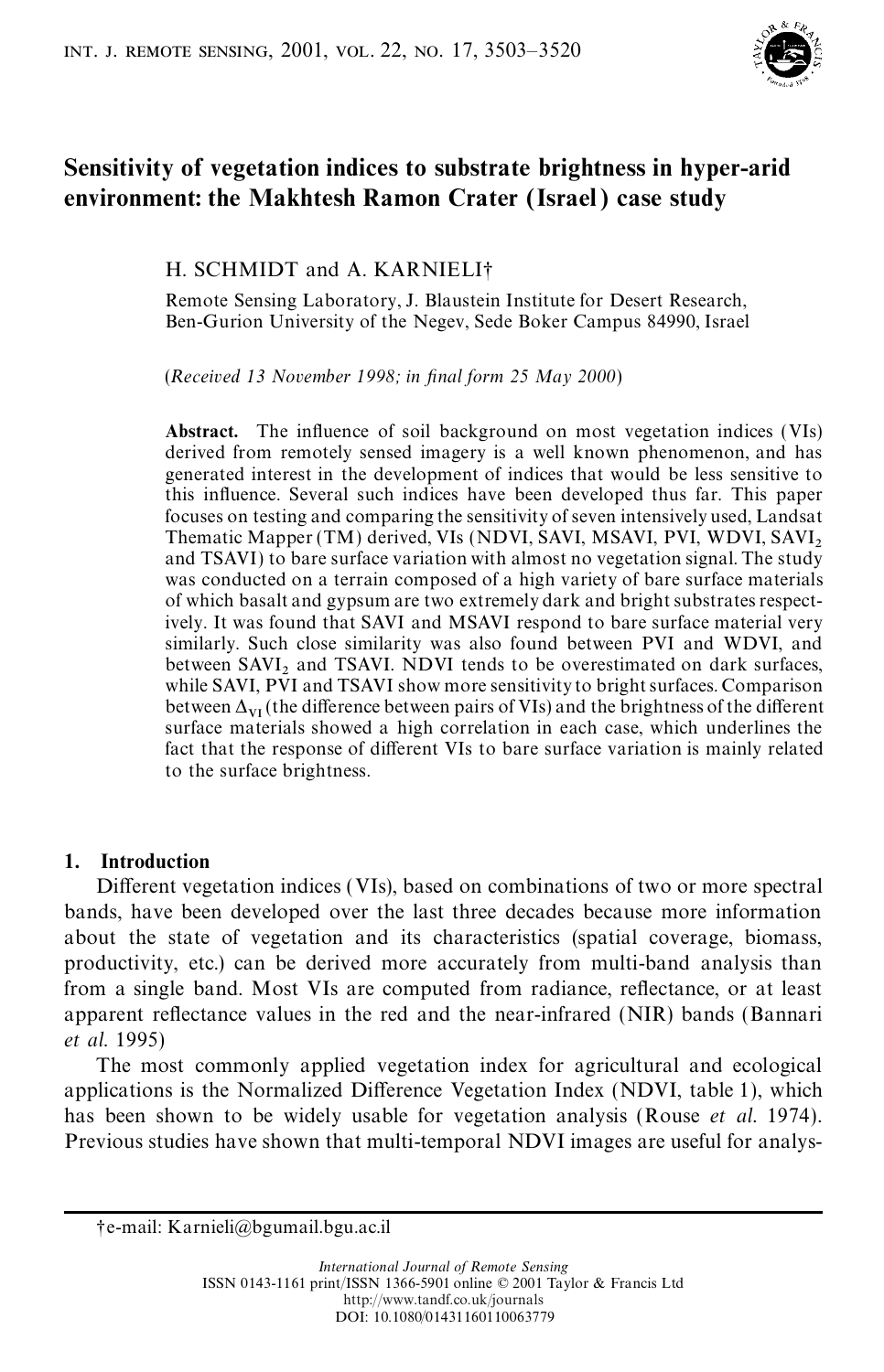| Vegetation index                                                                                           | Reference                  |
|------------------------------------------------------------------------------------------------------------|----------------------------|
| Normalized Difference Vegetation Index<br>$NDVI = \frac{(NIR - R)}{(NIR + R)}$                             | Rouse <i>et al.</i> (1974) |
| Perpendicular Vegetation Index<br>$\text{PVI} = \frac{(\text{NIR} - a\text{R} - b)}{\frac{2}{3}(a^2 + 1)}$ | Richardson et al. (1977)   |
| Weighted Difference Vegetation Index<br>$WDVI = NIR = (aR)$                                                | Richardson et al. (1977)   |
| Soil Adjusted Vegetation Index<br>$SAVI = \left(\frac{(NIR - R)}{(NIR + R + L)}(1 + L)\right)$             | Huete (1988)               |
| Modified SAVI<br>$MSAVI = \frac{2NIR + 1 - \sqrt{(2NIR + 1)^2 - [8(NIR - R)]}}{2}$                         | Qi et al. (1994)           |
| <b>Transformed SAVI</b><br>$TSAVI = \frac{[a(NIR - aK - b)]}{(R + aNIR - ab)}$                             | Baret et al. (1989)        |
| Soil Adjusted ratio Vegetation Index<br>$SAVI_2 = \frac{NIR}{\Gamma R + (b/a)l}$                           | Major <i>et al.</i> (1990) |

| Table 1. | Vegetation indices used in this study. |  |  |  |  |
|----------|----------------------------------------|--|--|--|--|
|----------|----------------------------------------|--|--|--|--|

ing spatial vegetation patterns and for assessing vegetation dynamics (e.g. Justice *et al*. 1985, Townshend and Justice 1986).

It is well documented that the brightness of soil beneath vegetation influences the interpretation of green vegetation by satellite observations (e.g. Huete *et al*. 1984, 1985, Huete and Jackson 1987, Huete 1988, Qi *et al*. 1994, Qi and Huete 1995). Using ground-based spectral measurements, Huete and Jackson (1987) concluded that light coloured soils produce lower NDVI values than darker soil substrates for equivalent vegetation cover. The problem is particularly noticeable in semi-arid and arid environments where there is less than 30% green canopy cover (Pech *et al*. 1986).

The sensitivity of the NDVI to soil background has generated ample interest in developing other indices. Different research groups have developed alternative VIs for qualitative and quantitative evaluation of vegetation characteristics using spectral measurements (see intensive review in Bannari *et al*. 1995). Richardson and Wiegand (1977) noted that, in scatter plots of red against NIR pixel values, bare soil pixels were aligned along a straight line. This line has been denoted the 'soil line', which can be defined by a linear equation with slope *a* and intercept *b*. They modified the four-dimensional 'Tasseled Cap' transformation of Kauth and Thomas (1976) to one with two dimensions for use with the red and NIR bands of Landsat MSS (Multi-Spectral Scanner) data, and developed the Perpendicular Vegetation Index (PVI, table 1). The perpendicular distance of a vegetation pixel to the 'soil line' is a measure of the amount of vegetation. However, Huete *et al.* (1985) found that the PVI is also affected by background soil brightness: brighter soil leads to higher PVI values and vice versa, which is the opposite effect to that on the NDVI. Richardson and Wiegand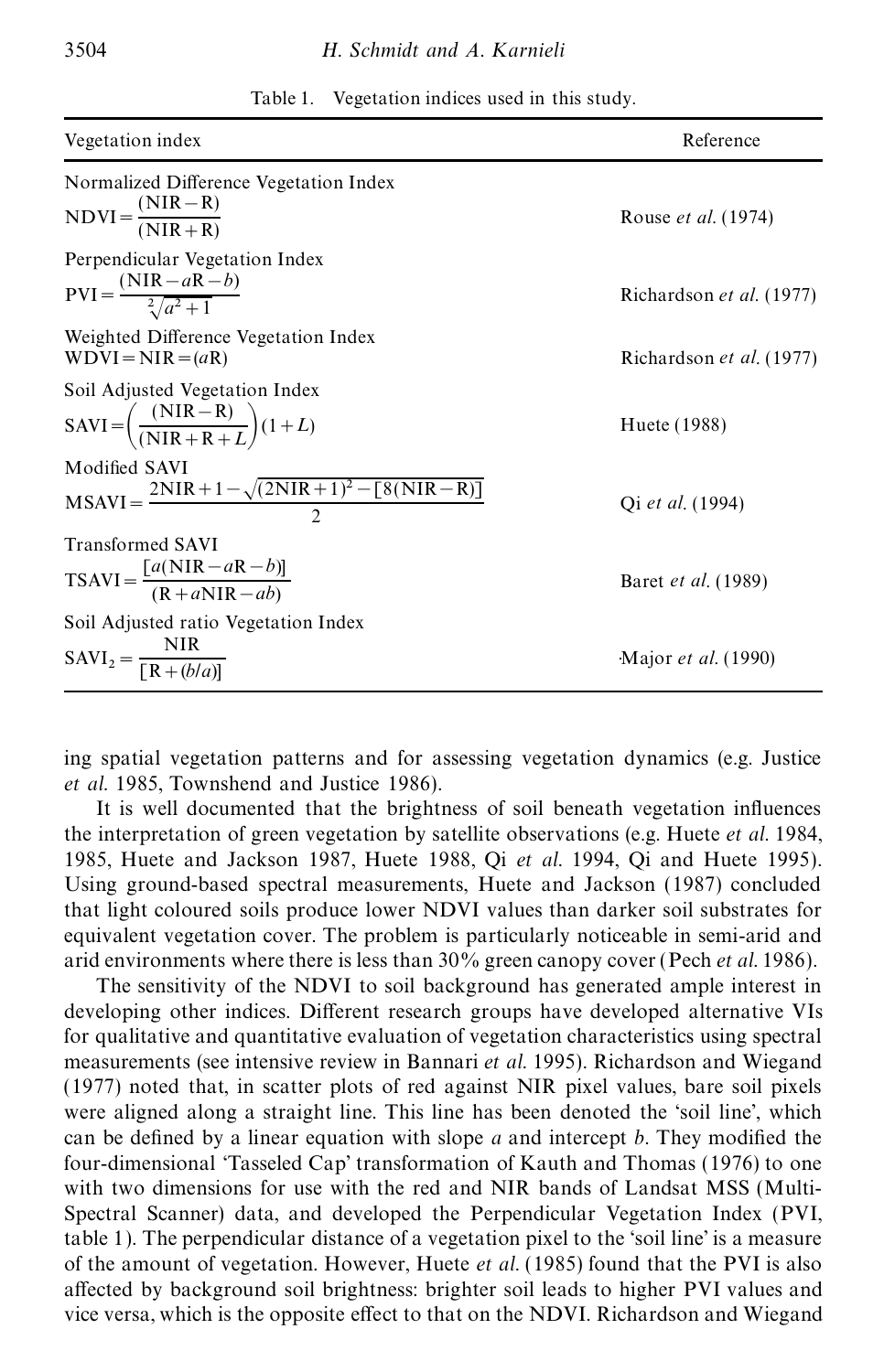$(1977)$  presented also the Weighted Difference Vegetation Index (WDVI, table 1) which is functionally equivalent to the PVI but includes only the slope of the soil line in the equation.

Huete (1988) introduced the Soil Adjusted Vegetation Index (SAVI, table 1) in order to minimize the soil darkness inuence. Based on a constant soil adjustment factor, *L*, SAVI minimizes the effect of soil background reflected radiation. Qi *et al.*  $(1994)$  developed the Modified Soil Adjusted Vegetation Index (MSAVI, table 1) to further minimize soil background influence by using a variable soil brightness correction factor to replace the constant soil correction factor as used in SAVI.

The Transformed Soil Adjusted Vegetation Index (TSAVI, table 1) is a modication of the SAVI concept that was developed by Baret *et al*. (1989). TSAVI takes into account the soil parameters in the PVI concept and does not apply the correction factor *L* in the SAVI formula. Furthermore, a new version of the SAVI was developed by Major *et al.* (1990); this is referred to as  $SAVI_2$  (table 1), which considers whether the soil is either wet or dry, and incorporates the soil line parameter into the calculation.

Different experiments have been conducted by some researchers, using narrowband field reflectance spectra, to study the influence of different soil backgrounds on VIs (Perry and Lautenschlager 1984, Price 1992, 1993). These experiments took place mostly in agricultural areas with different vegetation covers (Huete *et al.* 1985, Huete and Jackson 1987, Huete 1988, Qi *et al*. 1994, Qi and Huete 1995). They were later extended to satellite-based broadband VIs (Qi and Huete 1995, Huete *et al*. 1997). Liu and Huete (1995) used an analytical approach to examine noise sources in existing VIs, for variable canopy background conditions. Their results showed that among the most intensively used VIs, NDVI had the highest level of noise and error, whereas the soil noise in the SAVI and MSAVI had been partially removed to various degrees.

Elvidge and Chen (1995) compared VIs by means of field reflectance spectra acquired over pinyon pine and sage-bush canopies with different backgrounds. The performance of each vegetation index was evaluated based on its capability to estimate leaf area index (LAI) and per cent green cover. Calculations and comparison of the VIs were based on spectral field data, which were transformed to the broad bands of the satellite sensor. The results of that study showed a background effect for each of the tested VIs.

Rondeaux *et al.* (1996) simulated several VIs for different soil samples and a range of canopy covers. The simulations were performed for a pair of single wavelengths in the red and NIR parts of the spectrum. Analysis showed that indices related to the soil line, such as SAVI, MSAVI and TSAVI, produce better results than the NDVI. The latter gives a very wide range of values with varying background.

The spectral reflectance of soil in the visible spectral bands formed part of numerous studies conducted in the recent past (Escadafal *et al*. 1989, Escadafal 1993, Mulders 1993, Matikalli 1997). Matikalli (1997) investigated the spectral reflectance of different soil samples in the visible and NIR. The research indicated that colour is the main feature used in the identification of soils. For the identification and mapping of soil and geological materials of non-vegetated or sparsely vegetated regions, data acquired by sensors operating in the visible and NIR bands show a useful potential.

As mentioned earlier, soil brightness has a signicant impact on VIs (e.g. Qi and Huete 1995, Huete *et al*. 1997). Escadafal and Bacha (1996) developed the Brightness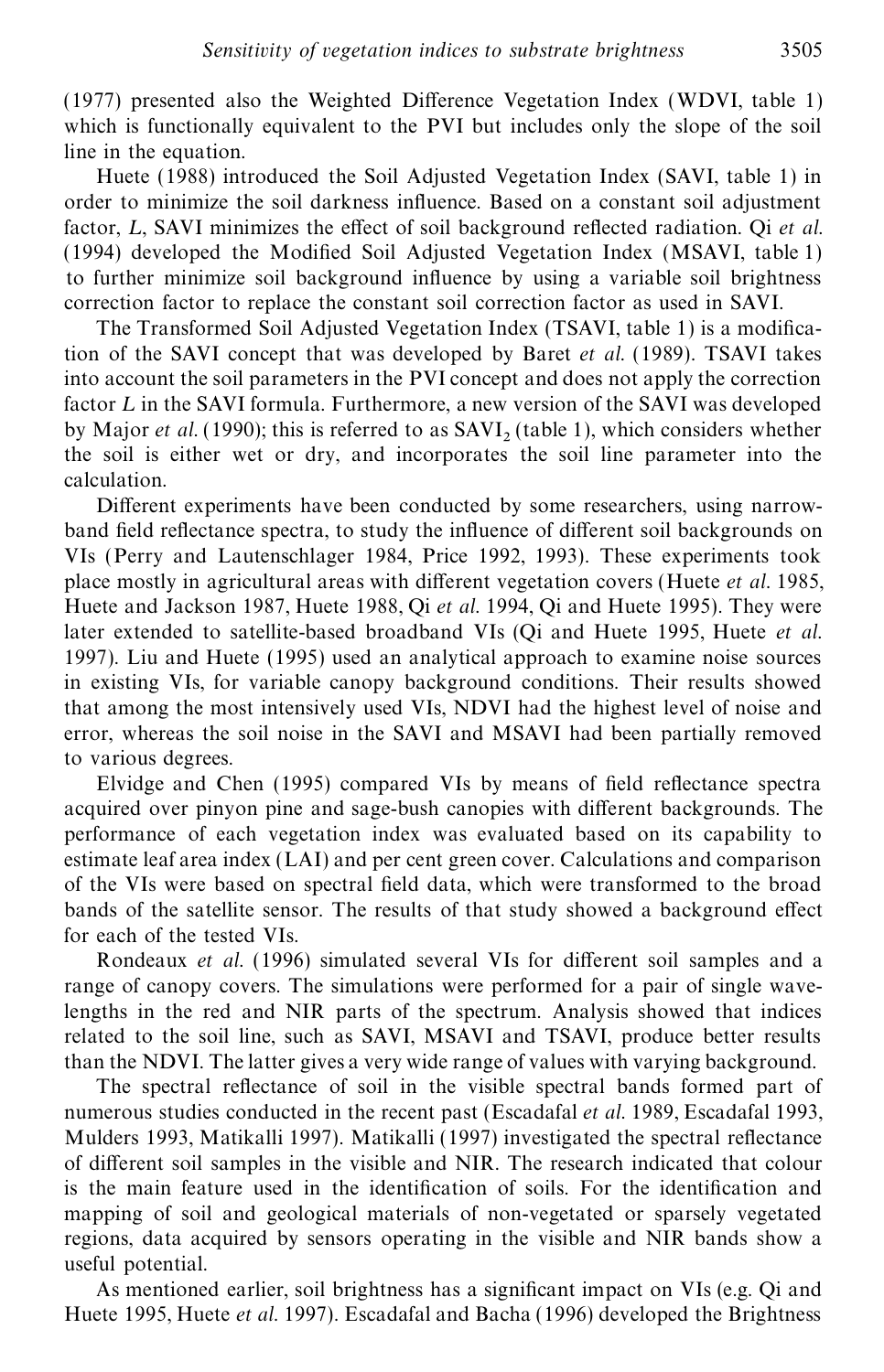Index  $(BI)$ , which applies the reflectance values in two visible bands green  $(G)$  and red (R), and the NIR band to calculate the brightness of a surface:

$$
BI = (G2 + R2 + NIR2)1/2
$$
 (1)

The fact that the BI includes the NIR part of the spectrum makes this index useful for studying the influence of soil brightness on VIs.

Qi (1993) stated that, in order to evaluate VIs, one should consider four sensitivities of the indices. The author ranked these sensitivities in the following order: vegetation sensitivity, soil background variations, atmospheric conditions, and the sensor viewing geometry. The current study deals only with the second priority in vegetation index evaluations—soil background variations (soil brightness). This issue is especially important for global change studies and arid and semi-arid applications where the vegetation is sparse and, therefore, the soil background is the major contributor to the remote sensing signal. For vegetation applications, the primary goal is to minimize the soil noise.

The objective of this paper is to study the sensitivity of different VIs (derived from a Landsat TM image) to bare substrate brightness. It should be emphasized that the evaluation of these VIs for vegetation interpretation in semi-arid environments, with sparse vegetation cover, was beyond the scope of this study. Most of the previous works in this domain deal with correlations between VIs and crop cover, biomass, chlorophyll content and other vegetation parameters, based on spectral field measurements. In this work, only bare surfaces of different brightness and their response to different VIs were studied. Therefore, the correlation between VIs and vegetation parameters such as per cent cover and LAI does not need to be considered. Seven VIs were selected for examination. They belong to two groups; one characterizes the vegetation cover according to the red/NIR slope (NDVI, SAVI and MSAVI) and the other by the perpendicular distance from the bare soil line (PVI, WDVI,  $SAVI<sub>2</sub>$  and TSAVI).

### **2. Study area**

The Makhtesh Ramon erosive crater (figure 1) is located in the Negev Desert in southern Israel (30°00′–30°15′N and 34°40′–34°50′E). The crater is 40 km long and 7 km wide, covering about  $200 \text{ km}^2$  in area. The annual average rainfall is 56 mm, which is restricted to the winter months (October to March). The vegetation cover is less than 15%, consisting mainly of typical desert shrub vegetation, which is located primarily along the riverbeds in the crater (Danin 1983). The annual vegetation varies between years depending on the rainfall amount and distribution.

The erosion crater was formed by the action of the intermittent river Nahal Ramon, which erodes through layers of the Eocene to reveal a variety of substrates otherwise not exposed in this area (Ward *et al*. 1993). The bottom surface of the crater consists of a variety of geological units such as sandstone, gypsum, limestone, dolomite, plutonic crystalline rocks and others (Evenari *et al.* 1982). Table 2 lists the key for the studied lithological/pedological substrates. Figure 1 shows a general geological map of Makhtesh Ramon (Segev 1996). The large variety of geological formations concentrated over such a relatively small area has made it attractive for several remote sensing studies, with the main focus on geology (Kaufmann 1988, Ben-Dor and Kruse 1995, Ben-Dor *et al.* 1996). The Landsat TM image in figure 2 shows the geologic heterogeneity of the surface in Makhtesh Ramon. The boxes show the most interesting parts of the study area with regard to the current study.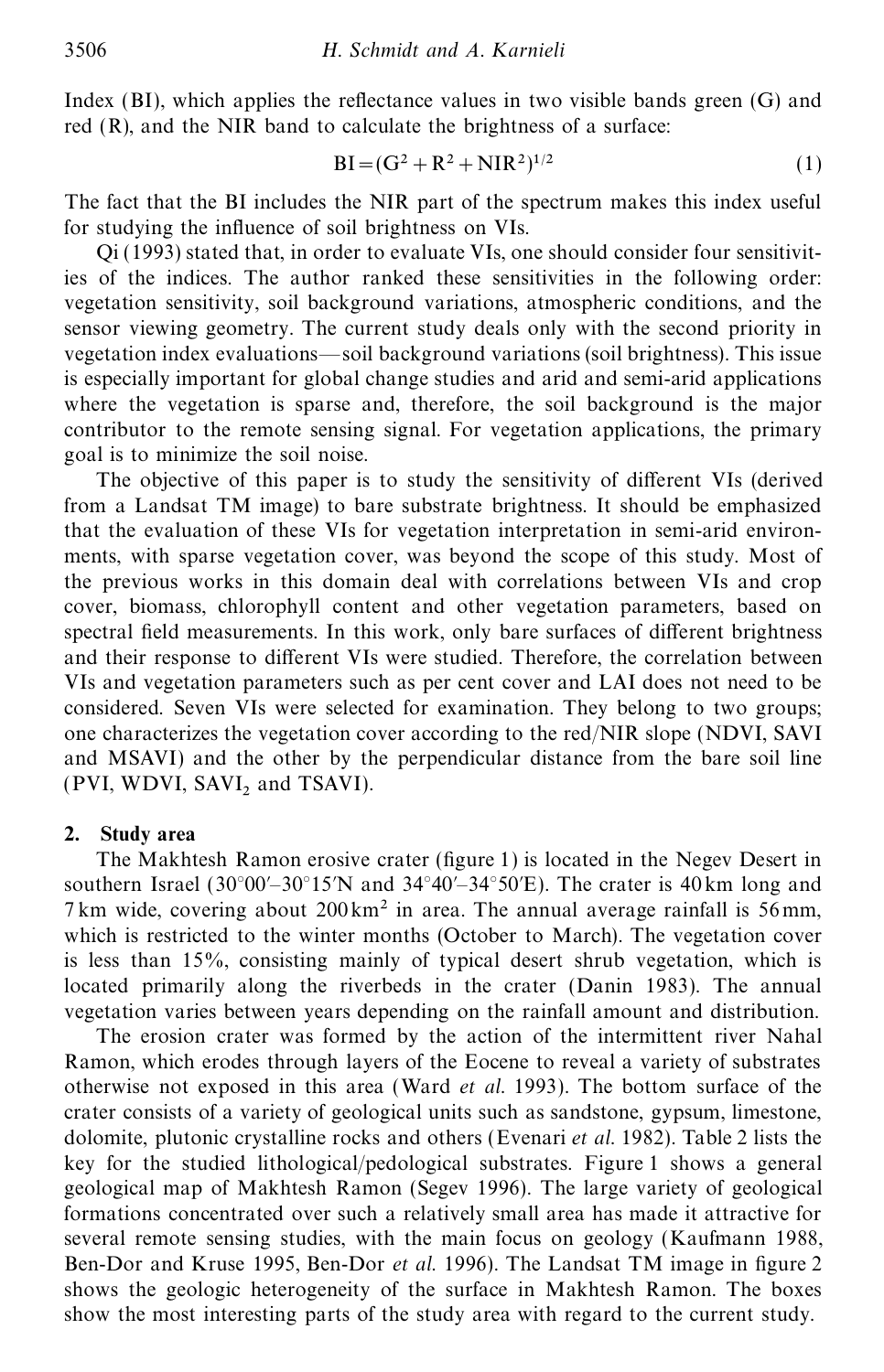

Figure 1. Location map of the study areas and geological map of the Makhtesh Ramon Crater (after Segev 1996).

### **3. Methodology**

### 3.1. *Satellite data processing*

A Landsat TM image acquired in September 1995 was used for the study. This image, acquired after 6 months of dry weather and high temperatures over the Negev Desert, can be assumed to have detected almost no vegetation signal, only signals of the geological and pedological substrates.

Processing of the Landsat TM image included radiometric, atmospheric and geometric corrections. The radiometric correction procedure was adapted from Markham and Barker (1986). Atmospheric correction of the Top-Of-Atmosphere (TOA) reflectance was carried out using the Second Simulation of the Satellite Signal in the Solar Spectrum algorithm, denoted 6S, version 6 (Vermote *et al.* 1997). For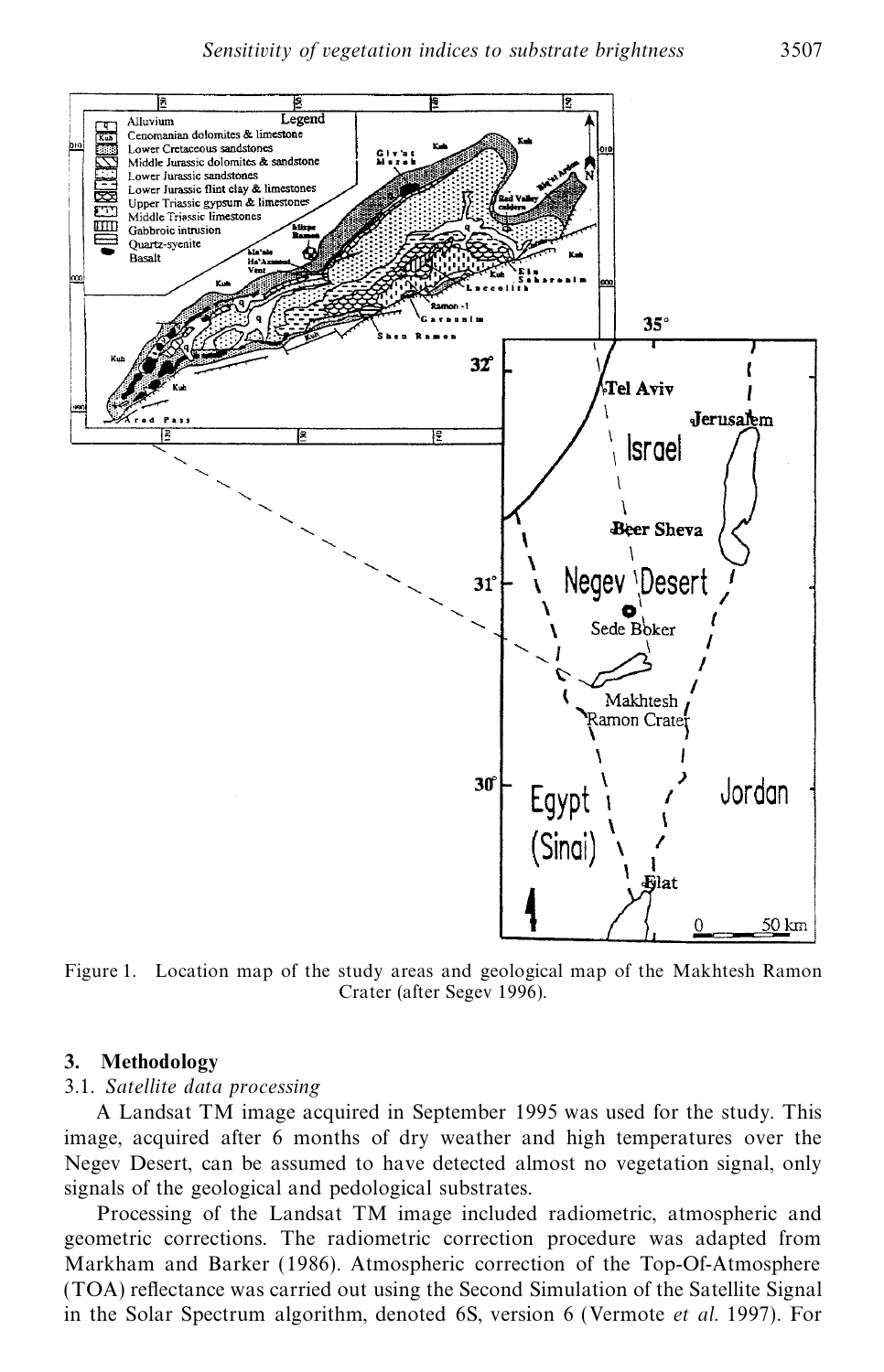|       |                                                                                                                          |       |            |             |       |              |                   |            |             |              | 300s     |
|-------|--------------------------------------------------------------------------------------------------------------------------|-------|------------|-------------|-------|--------------|-------------------|------------|-------------|--------------|----------|
|       |                                                                                                                          |       |            |             |       |              |                   |            |             |              |          |
|       |                                                                                                                          |       |            |             |       |              |                   |            |             |              |          |
|       |                                                                                                                          |       |            |             |       |              |                   |            |             |              |          |
|       |                                                                                                                          |       |            |             |       |              |                   |            |             |              |          |
|       |                                                                                                                          |       |            |             |       |              |                   |            |             |              |          |
|       | Key for geological substrates with red and NIR reflectances and original VI values based on Landsat TM data.<br>Table 2. |       |            |             |       |              |                   |            |             |              |          |
| Key   | Geological substrates                                                                                                    | Red   | <b>NIR</b> | <b>NDVI</b> | SAVI  | <b>MSAVI</b> | SAVI <sub>2</sub> | <b>PVI</b> | <b>WDVI</b> | <b>TSAVI</b> |          |
| #1    | Basalt                                                                                                                   | 0.100 | 0.156      | 0.220       | 0.089 | 0.092        | 1.364             | 0.002      | 0.023       | 0.197        | H.       |
| #2    | Laccolith                                                                                                                | 0.116 | 0.162      | 0.166       | 0.072 | 0.073        | 1.242             | $-0.001$   | 0.007       | 0.138        |          |
| #3    | Sandstone                                                                                                                | 0.140 | 0.208      | 0.197       | 0.101 | 0.103        | 1.346             | 0.002      | 0.022       | 0.182        | Schmidt  |
| $\#4$ | Sandstone (pediment)                                                                                                     | 0.166 | 0.246      | 0.193       | 0.112 | 0.115        | 1.355             | 0.003      | 0.025       | 0.183        |          |
| #5    | Sandstone (ironoxide)                                                                                                    | 0.129 | 0.189      | 0.189       | 0.091 | 0.094        | 1.319             | $-0.001$   | 0.017       | 0.172        |          |
| #6    | Sand (dunes)                                                                                                             | 0.220 | 0.326      | 0.195       | 0.137 | 0.140        | 1.392             | 0.008      | 0.033       | 0.195        | pup      |
| #7    | Alluvium                                                                                                                 | 0.235 | 0.346      | 0.203       | 0.119 | 0.122        | 1.387             | 0.006      | 0.029       | 0.191        |          |
| #8    | Loess/alluvium                                                                                                           | 0.239 | 0.350      | 0.189       | 0.140 | 0.143        | 1.384             | 0.007      | 0.031       | 0.191        | À.       |
| #9    | Ouartzite                                                                                                                | 0.148 | 0.222      | 0.202       | 0.108 | 0.111        | 1.370             | 0.003      | 0.025       | 0.192        |          |
| #10   | Pediment                                                                                                                 | 0.166 | 0.246      | 0.201       | 0.088 | 0.091        | 1.319             | 0.001      | 0.020       | 0.191        |          |
| #11   | Limestone (ironoxide)                                                                                                    | 0.154 | 0.227      | 0.190       | 0.105 | 0.107        | 1.342             | 0.001      | 0.021       | 0.179        | Karnieli |
| #12   | Limestone (with dolomite)                                                                                                | 0.277 | 0.416      | 0.200       | 0.164 | 0.166        | 1.426             | 0.016      | 0.046       | 0.206        |          |
| #13   | Kaolinite                                                                                                                | 0.235 | 0.327      | 0.162       | 0.116 | 0.118        | 1.306             | $-0.004$   | 0.012       | 0.158        |          |
| #14   | Gypsum                                                                                                                   | 0.220 | 0.304      | 0.161       | 0.110 | 0.112        | 1.297             | $-0.005$   | 0.011       | 0.155        |          |
| #15   | Flintstone                                                                                                               | 0.213 | 0.326      | 0.211       | 0.147 | 0.150        | 1.435             | 0.014      | 0.042       | 0.212        |          |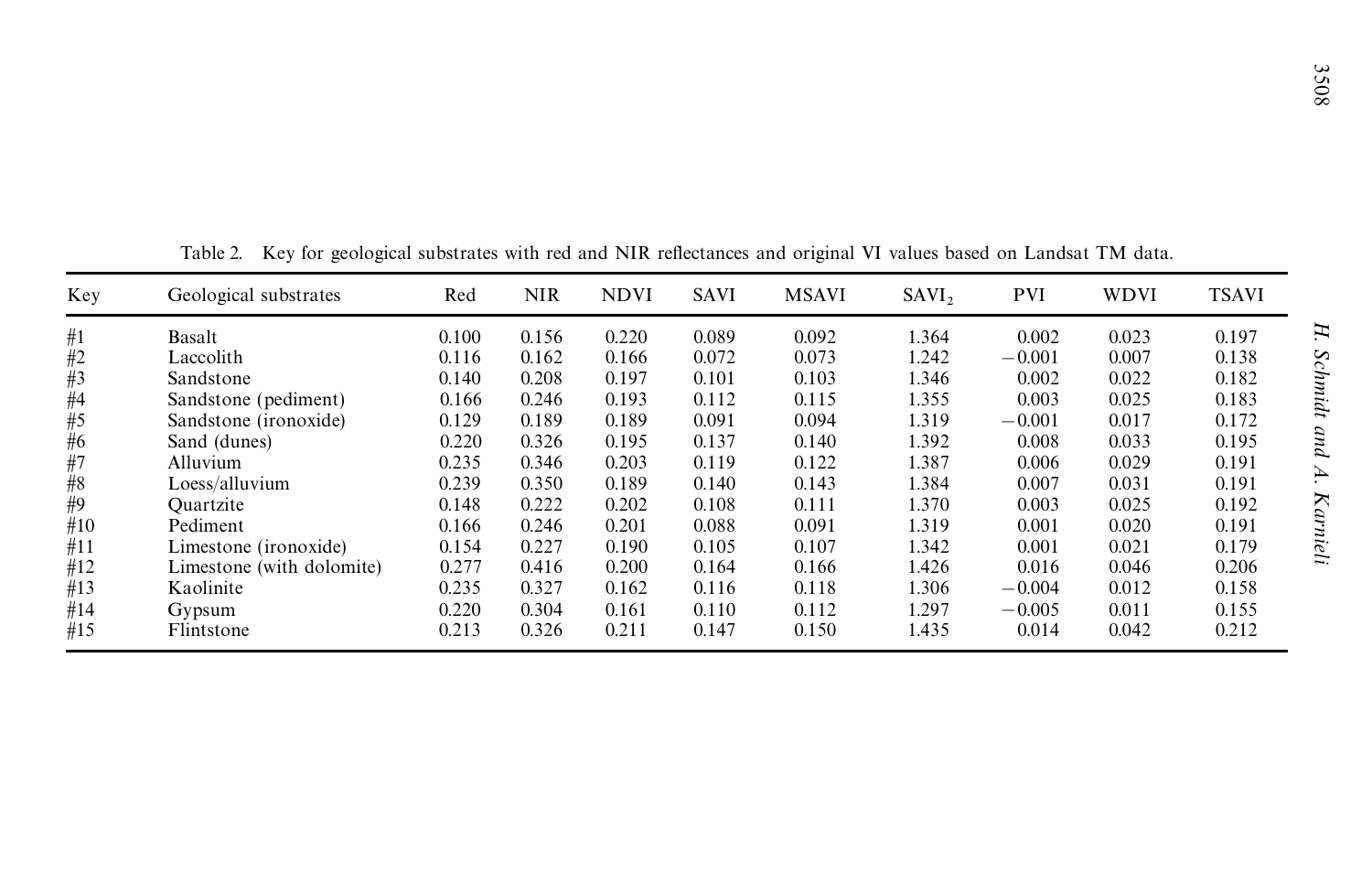

Figure 2. Subset of Landsat TM image  $(RGB=3, 2, 1)$ , acquired in September 1995, showing the Makhtesh Ramon Crater. The red boxes mark the areas with the most signicant differences between the vegetation indices.

this program the desert model was selected. Measurements of the aerosol optical thickness and the precipitable water were obtained by an automatic Sun tracking photometer (CIMEL) (Holben *et al.* 1998). This instrument is located at the site of the Jacob Blaustein Institute for Desert Research, Ben-Gurion University of the Negev, Sede Boker Campus, about 30 km north of the study area. Values for ozone concentration were determined from climatological data, based on the Total Ozone Mapping Spectrometer measurements (TOMS 1993) taken onboard the Nimbus-7 spacecraft between 1987 and 1993.

The image was rectified using well distributed control points. A first-order polynomial equation of the ERDAS Imagine image processing package was used to convert the file coordinates to rectified map coordinates in the Israeli Grid coordinate system (ERDAS 1994).

#### 3.2. *Satellite data analysis*

Seven different VIs were determined (table 1). To calculate the soil line, the lower values of the red versus NIR reflectance scatter plots were used. A simple linear regression between them was used to calculate the slope *a* and intercept *b* values of the soil line (figure 3). For SAVI the soil adjustment factor  $L$  was used in addition. As suggested by Huete (1988),  $L = 1$  was selected due to the sparse vegetation conditions of the study area.

Based on the calculation of the seven VIs, homogeneous substrates, characterized by low standard deviation of VI ranges, were identified. Each substrate represents a different lithology or pedology. Since the dynamic ranges of the VIs are different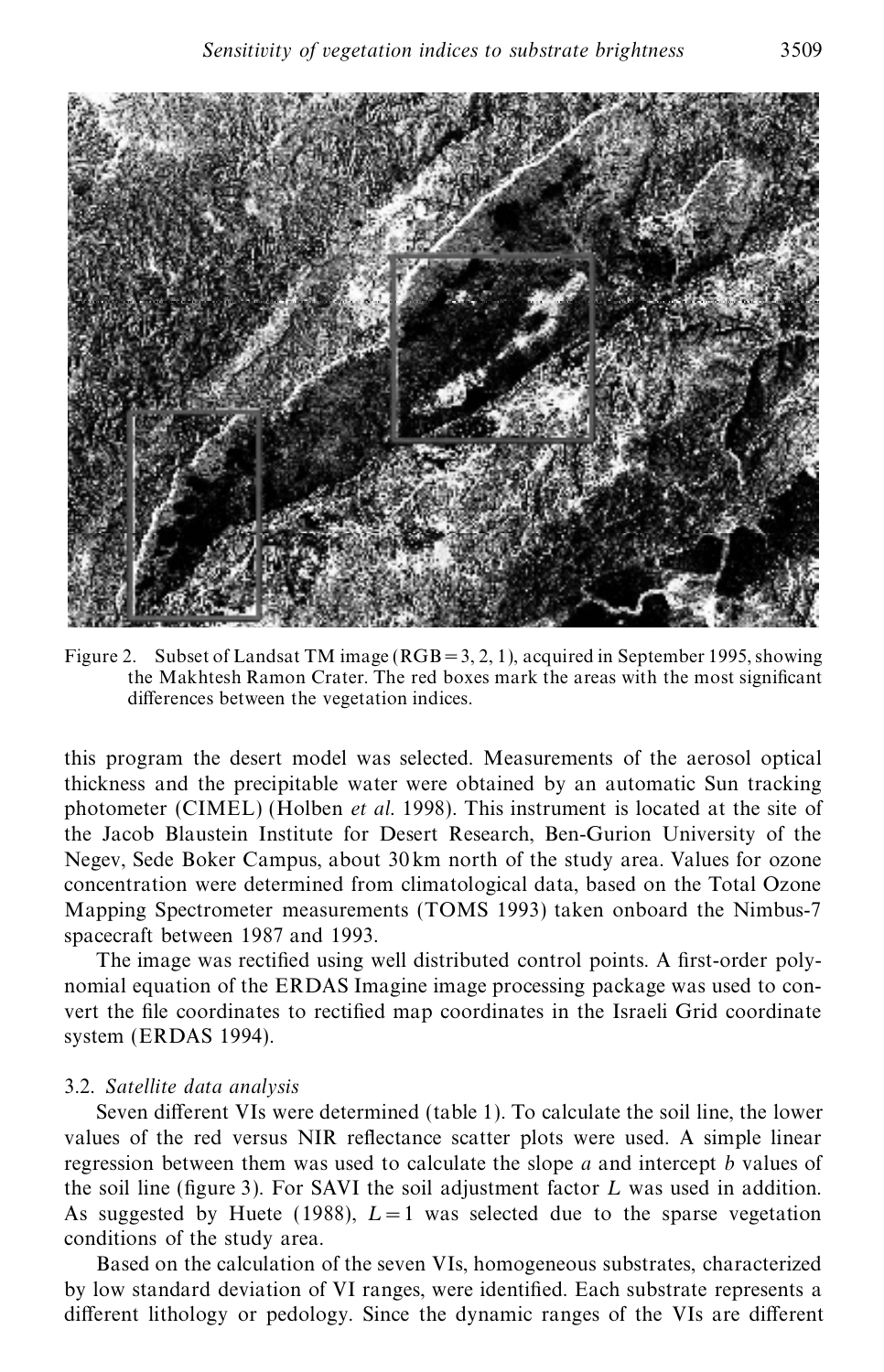

Figure 3. Scatter plots of NIR against red reflectances of the bare surface materials (for key to numbers see table 2) in the study area, showing tendency towards the NIR as the reflectance values increase: (*a*) Landsat TM data and (*b*) laboratory spectral measurements.

from one another, and a few of them can have negative values, it is impossible to compare them directly. Therefore, qualitative comparison between the VIs was performed after rescaling them to values in the range of 0 to 1, based on the following formula:

$$
VI_{rescaled} = (VI_{value} - VI)/(VI_{max} - VI_{min})
$$
 (2)

where, for a given VI type, the subscripts value, min, max and rescaled designate the original, minimum, maximum and rescaled values respectively. Besides the VIs, the Brightness Index (BI) was calculated for each substrate type, using equation (1), based on the method of Escadafal and Bacha (1996). This was in order to study the relationship between the VI and the BI values of the different bare surface types.

#### 3.3. *L aboratory measurements*

Substrate samples were collected from different locations in the Makhtesh Ramon Crater. Samples varied from black basalt  $(\#1)$  to very bright gypsum  $(\#14)$ . For each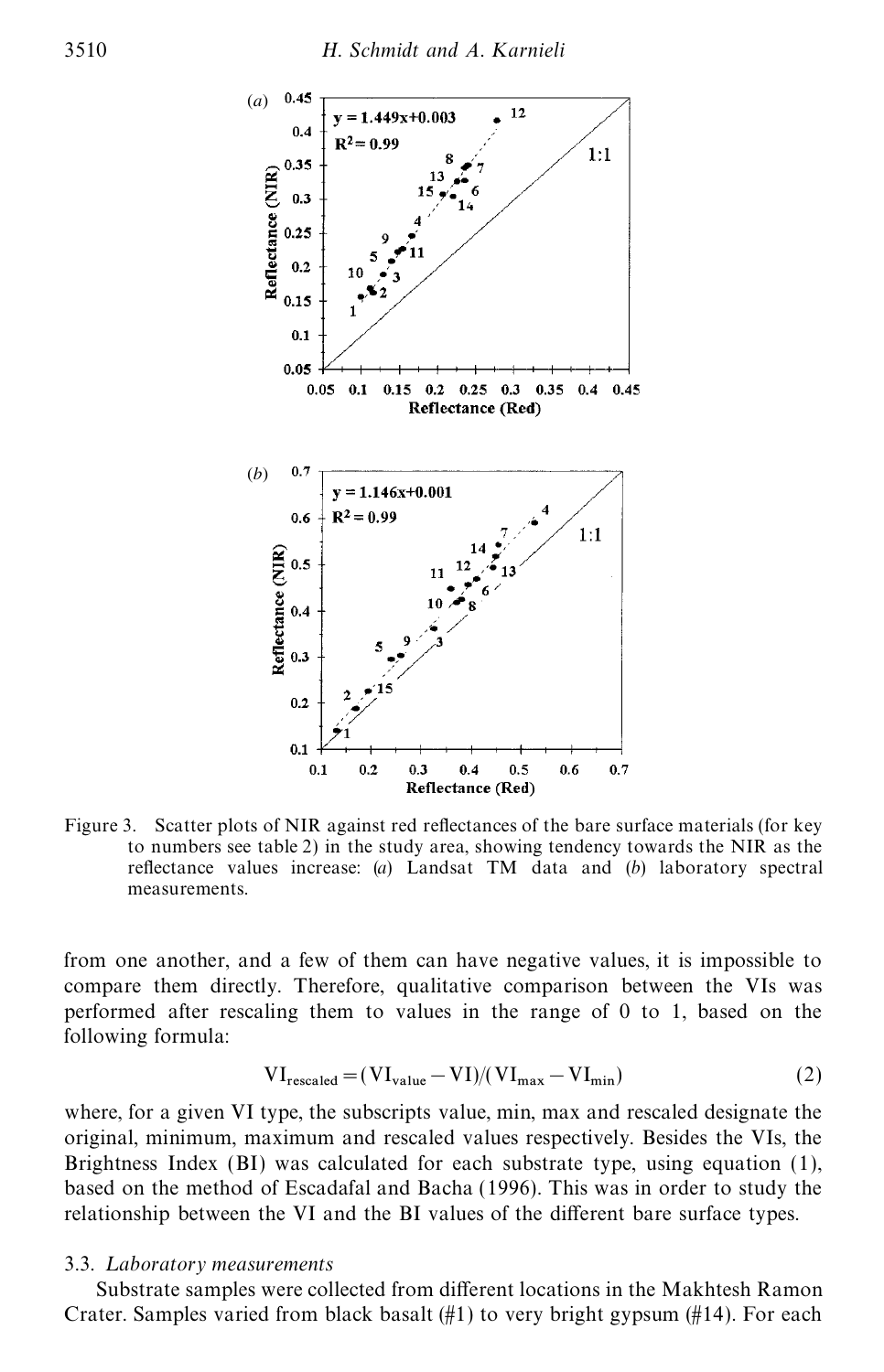sample, reflectance values were measured in the laboratory at wavelengths of between 400 and 1100nm using a LICOR spectrometer (LI-COR 1989). A 1000 W halogen lamp was used as a light source. Reflected radiation was measured with a  $15^{\circ}$  field $of$ -view from a height of 50 cm above the samples. An average value of four reflectance measurements for each sample was calculated, each obtained after rotating the sample 90° in the horizontal plane. The VI and BI values were calculated to correspond with the spectral bandwidth of the Landsat TM sensor.

#### **4. Results and discussion**

It is assumed that the reflectance values acquired by the Landsat TM were entirely from the substrate rather than vegetation since, in addition to the low vegetation cover, most of the plants were almost completely dry at that time of the year. Figure 3 shows the soil base lines resulting from interpolations between the low values from the red and NIR scatter plots of all substrates. The difference between red and NIR becomes larger as the brightness of the substrate increases. Therefore, the distance from the 1:1 line increases with substrate brightness. The slope of the soil base line reflects the sensitivity of the VI to the bare surface materials. Higher slope values may cause higher VI values. Figure  $3(a)$  shows the soil base line for the Landsat TM data. In comparison with gure 3(*b*), which represents the laboratory spectral measurements, the slope of the soil base line in figure  $3(a)$  is steeper and shifts signicantly from the 1:1 line with increasing surface brightness. This phenomenon is slightly less pronounced for the laboratory spectral measurements (figure  $3(b)$ ). The high slope in the soil line, measured by the Landsat TM sensor in the red and NIR, might be caused by sparse cover of dead plant material in some of the study areas (limestone  $#12$ ). Table 2 lists the reflectances in red and NIR as well as the original VI values for each substrate. All the parameters show a wide range of values for the bare surfaces. The relative difference between red and NIR increases with brightness of substrate, as can be seen in figure  $3(a)$ .

The correlation matrix between pairs of the seven VIs based on Landsat TM data is shown in table 3. Very high correlation coefficients were found between SAVI and MSAVI ( $r^2 = 0.999$ ), WDVI and PVI ( $r^2 = 0.997$ ), SAVI<sub>2</sub> and WDVI ( $r^2 = 0.930$ ), SAVI<sub>2</sub> and PVI ( $r^2 = 0.919$ ), and SAVI<sub>2</sub> and TSAVI ( $r^2 = 0.951$ ). The lower coefficients of the other pairs are mainly due to the extreme dark or bright substrates such as basalt (#1), laccolith (#2), kaolinite (#13) and flintstone (#15). This can be noticed from the high residual values of the different substrates in the regression plots (figures  $4(a)-(f)$ ). For example, in figure  $4(a)$ , basalt (#1) is represented by a high

| Table 3. Correlation coefficients $(r^2)$ between pairs of vegetation indices of bare surface |  |  |  |  |  |
|-----------------------------------------------------------------------------------------------|--|--|--|--|--|
| materials derived from the Landsat TM image of the Makhtesh Ramon Crater. Bold                |  |  |  |  |  |
| numbers indicate relatively high correlation.                                                 |  |  |  |  |  |

|              | <b>NDVI</b> | <b>SAVI</b> | <b>MSAVI</b> | SAVI, | <b>TSAVI</b> | PVI   | <b>WDVI</b> |
|--------------|-------------|-------------|--------------|-------|--------------|-------|-------------|
| <b>NDVI</b>  | 1.000       |             |              |       |              |       |             |
| <b>SAVI</b>  | 0.030       | 1.000       |              |       |              |       |             |
| <b>MSAVI</b> | 0.036       | 0.999       | 1.000        |       |              |       |             |
| SAVI,        | 0.473       | 0.681       | 0.695        | 1,000 |              |       |             |
| <b>TSAVI</b> | 0.659       | 0.484       | 0.499        | 0.951 | 1,000        |       |             |
| <b>PVI</b>   | 0.407       | 0.713       | 0.721        | 0.919 | 0.843        | 1.000 |             |
| <b>WDVI</b>  | 0.404       | 0.723       | 0.732        | 0.930 | 0.857        | 0.997 | 1.000       |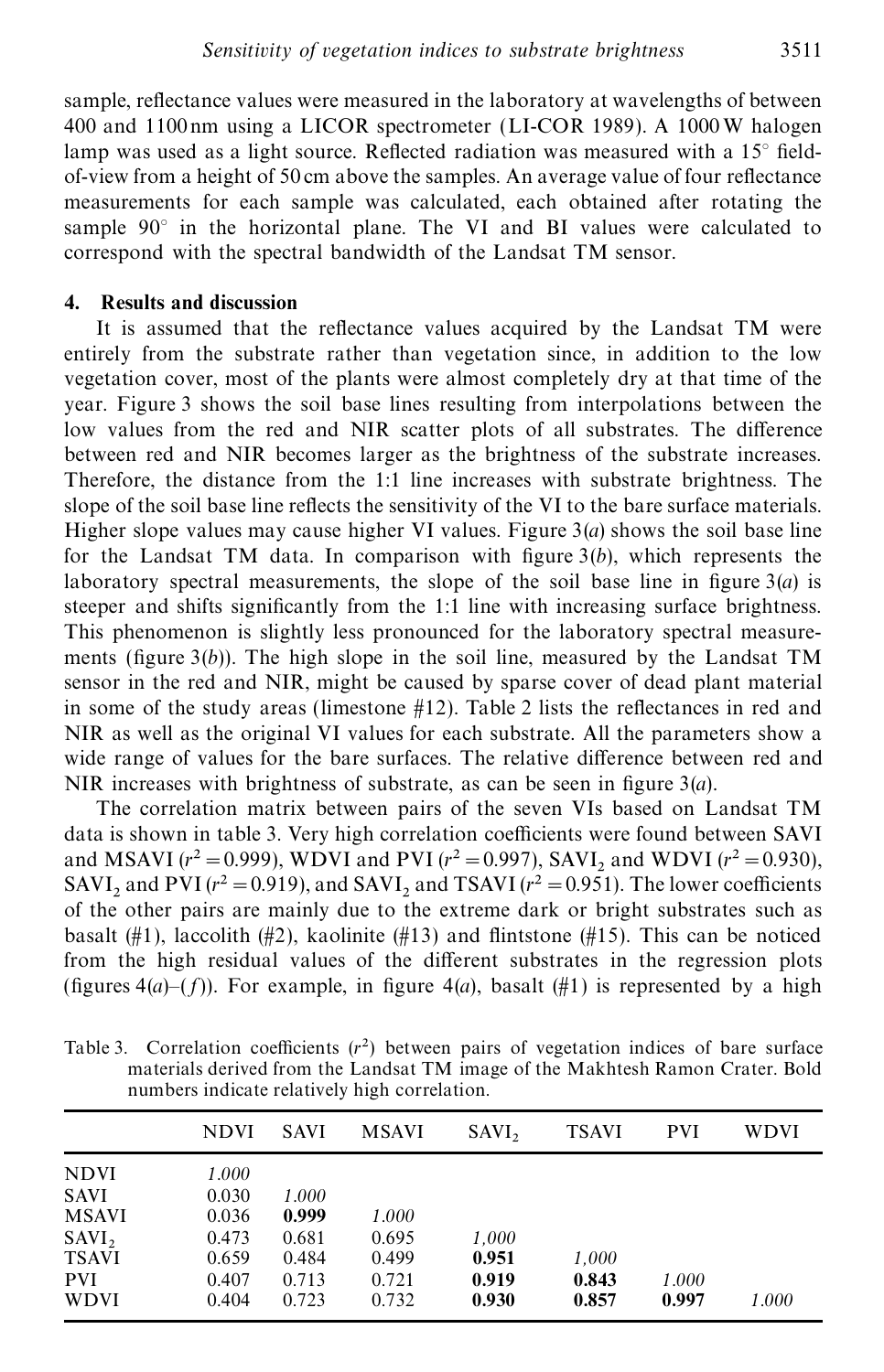

Figure 4. Correlation between pairs of the selected vegetation indices based on Landsat TM analysis.

NDVI value but low SAVI value, thereby having a high residual value. A similar effect can be noticed for bright surface materials. For example, the SAVI value of loess  $(\frac{\mu}{8})$  is much higher in relation to the NDVI value of the same material (figure 4(*a*)). Based on these results, the number of VIs used for further study in this paper was reduced to four—the indices which showed least correlation in their sensitivity to the substrate (NDVI, SAVI, PVI and TSAVI). Analysis of the laboratory spectral measurements showed very similar high correlations for SAVI versus MSAVI, for PVI versus WDVI and TSAVI versus SAVI<sub>2</sub>.

Table 4 lists the rescaled VI values that were extracted from the Landsat TM image for the selected substrates. The italicized entries represent substrates with high variation between rescaled VIs. The BI values of the substrates based on the spectral laboratory measurements are also listed. The strong sensitivity of NDVI for dark substrates is underlined by the high NDVI for basalt  $(\#1)$ , which is more than double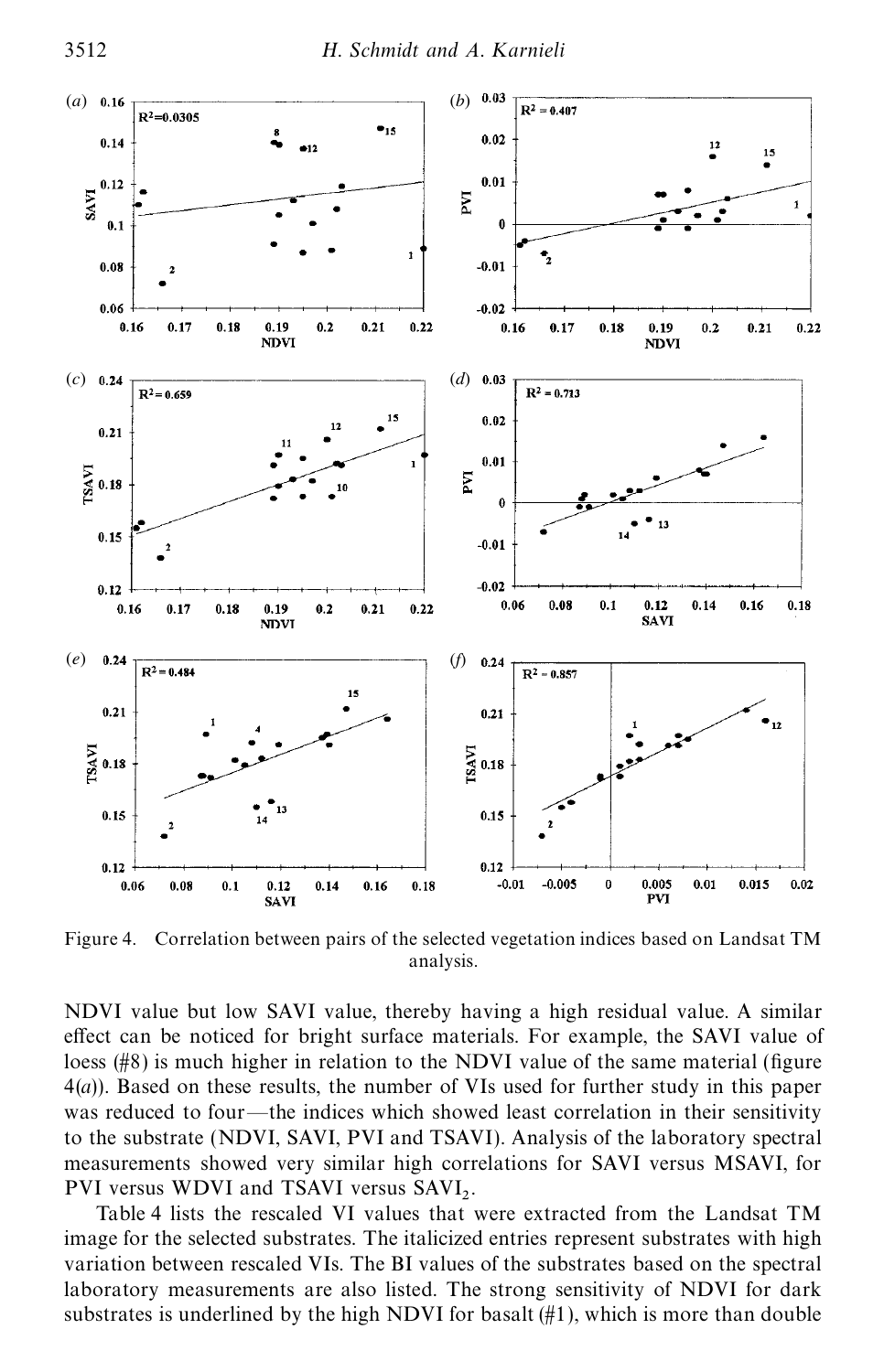| Key | Lithological/pedological<br>substrates | NDVI  | <b>SAVI</b> | <b>PVI</b> | <b>TSAVI</b> | <b>Brightness</b><br>index |
|-----|----------------------------------------|-------|-------------|------------|--------------|----------------------------|
| #1  | Basalt                                 | 0.699 | 0.282       | 0.400      | 0.564        | 0.221                      |
| #2  | Laccolith                              | 0.175 | 0.153       | 0.175      | 0.288        | 0.283                      |
| #3  | Sandstone                              | 0.476 | 0.374       | 0.400      | 0.493        | 0.540                      |
| #4  | Sandstone (pediment)                   | 0.437 | 0.458       | 0.425      | 0.498        | 0.895                      |
| #5  | Sandstone ( <i>ironoxide</i> )         | 0.398 | 0.404       | 0.375      | 0.479        | 0.453                      |
| #6  | Sand dunes                             | 0.456 | 0.649       | 0.550      | 0.553        | 0.662                      |
| #7  | Alluvium                               | 0.408 | 0.664       | 0.525      | 0.535        | 0.315                      |
| #8  | Loess/alluvium                         | 0.398 | 0.672       | 0.525      | 0.535        | 0.645                      |
| #9  | Ouartzite                              | 0.524 | 0.427       | 0.425      | 0.539        | 0.444                      |
| #10 | Pediment                               | 0.514 | 0.275       | 0.375      | 0.451        | 0.638                      |
| #11 | Limestone (ironoxide)                  | 0.408 | 0.404       | 0.375      | 0.479        | 0.622                      |
| #12 | Limestone (with dolomite)              | 0.505 | 0.855       | 0.755      | 0.605        | 0.698                      |
| #13 | Kaolinite                              | 0.136 | 0.488       | 0.255      | 0.381        | 0.771                      |
| #14 | Gypsum                                 | 0.126 | 0.443       | 0.225      | 0.367        | 0.774                      |
| #15 | Flintstone                             | 0.612 | 0.725       | 0.700      | 0.632        | 0.333                      |

Table 4. Rescaled vegetation index values based on Landsat TM analysis and brightness index values based on spectral laboratory measurements. Italic numbers indicate substrates with significant variation between the VIs.

the SAVI for the same substrate. The opposite is observed for bright substrates such as loess (#8), limestone (#12), kaolinite (#13) and gypsum (#14), for which the NDVI is lower than all the other VIs. For some materials (e.g. sandstone and sanddune  $(\#3, 4, 5, 6)$ ) all four VIs respond quantitatively similarly. The laccolith  $(\#2)$  is characterized by small values for all VIs, whereas flintstone  $(\#15)$  shows a high response in all Landsat TM based VIs.

Figure 5 shows images of four of the rescaled VIs for the central part of the Makhtesh Ramon Crater. In this area gypsum  $(\#14)$  and laccolith  $(\#2)$  are the main lithological/pedological substrates. As seen in figure  $5(a)$ , the gypsum (indicated by an arrow) is represented by low NDVI values, while SAVI (figure  $5(b)$ ) shows relatively higher rescaled VI values for the same area. These results emphasize the observed phenomenon of low response of NDVI to bright surface types. This is in contrast to SAVI, which represents these bright materials with much higher values. PVI shows a similar response to NDVI, while TSAVI is close to SAVI. Figure 6 illustrates the same VIs, but for a different zone located in the western part of the study area. As can be seen in the Landsat  $TM$  image (figure 2), this area is covered by distinctive basalt hills. The basalt hills appear in different grey tones on the images of the different VIs (figure  $6$ ), which is also obvious from the wide variation in the values representing basalt  $(\#1)$  in table 4. The NDVI (figure 6(*a*)) values are relatively high, while SAVI (figure  $6(b)$ ) does not show much sensitivity to the darkness of the substrate. PVI (figure  $6(c)$ ) appears to show almost the same response as SAVI, while TSAVI (figure  $6(d)$ ) shows slightly higher values for the basalt than SAVI or PVI.

The previous comparison of all VIs shows that NDVI, SAVI, PVI and TSAVI respond differently to variability in bare surface material. Correlation analysis between the brightness values from the laboratory spectral measurements and those of the Landsat TM analysis, for the main substrates, gave a high value of  $r^2 = 0.79$ . To summarize the relationship between brightness and VIs quantitatively, the BI and VI values based on the Landsat TM data were correlated (table 5). High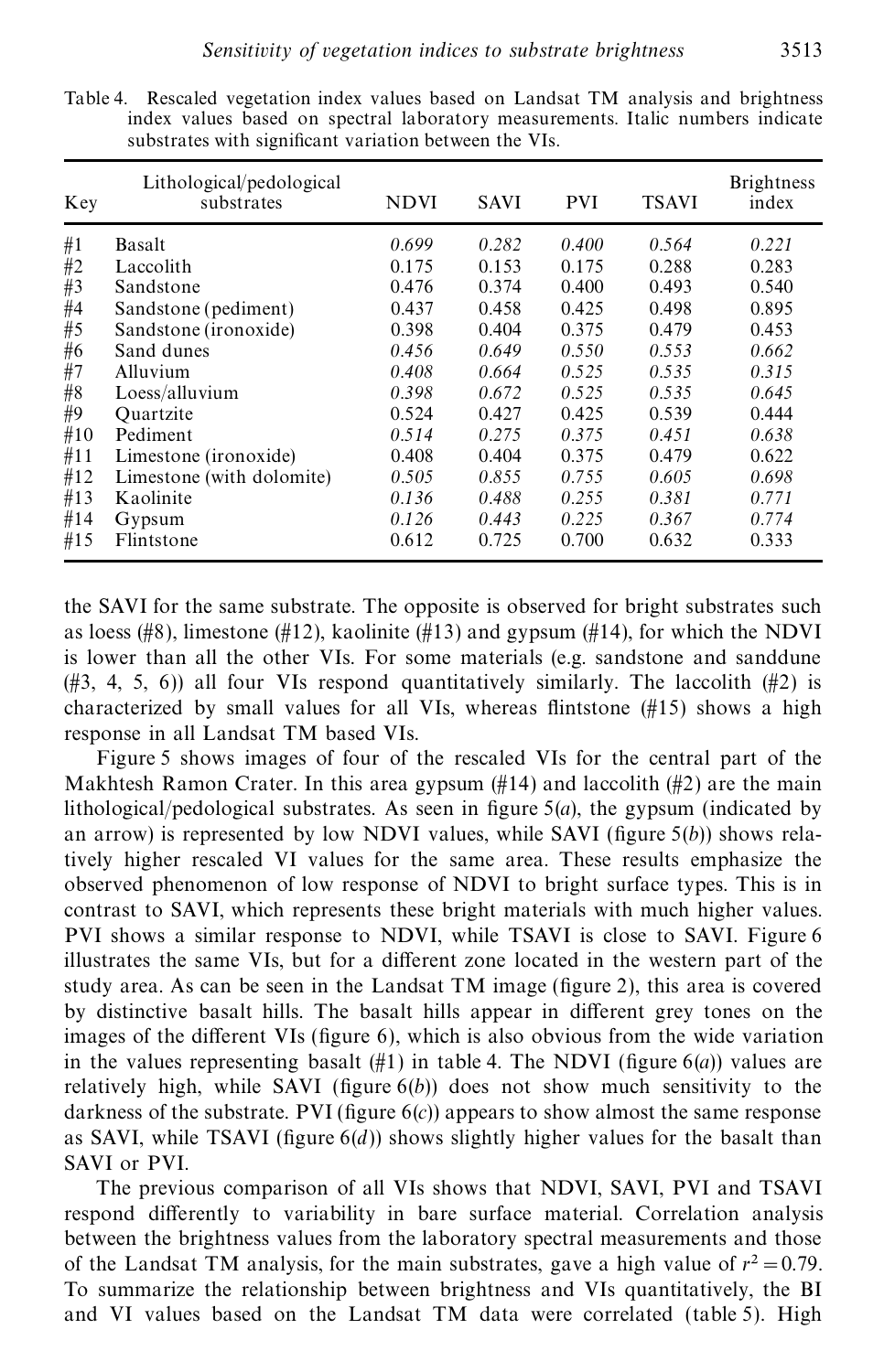

Figure 5. Greyscale images of the rescaled vegetation indices for the central part of the Makhtesh Ramon Crater. White arrows show the location of the gypsum area. The rescaled vegetation index values range from 0 (black) to 1 (white). (*a*) NDVI, (*b*) SAVI, (*c*) PVI, (*d*) TSAVI.

correlation between the BI and any VI means that the VI of the bare surface is very sensitive to the brightness of the substrate material. As seen in table 5, NDVI does not show any correlation, SAVI shows a strong correlation, whereas PVI and TSAVI show very little correlation with the surface brightness in the Landsat TM data. Since the sensitivity of satellite-derived VIs to surface brightness is a chief interest of this work, it is worthwhile examining the regression plots (figure  $7$ ) between the Landsat TM derived VI and BI values of the selected bare surfaces. The NDVI shows a weak correlation with soil brightness, with only a slight decrease as a function of brightness (figure 7(*a*)). The high NDVI value for basalt (#1) has contributed immensely to this result. SAVI shows high positive correlation with the BI of the surface material (figure 7(*b*)). PVI (figure 7(*c*)) and TSAVI (figure 7(*d*)) also increase with increasing BI, but with a reduced correlation compared to SAVI.

The difference between the rescaled VIs was calculated in order to detect the sensitivity and different responses of the VIs to the brightness of various substrates. Figure 8 shows the difference between the rescaled NDVI and SAVI for the entire study area. The white and black areas are locations of extreme difference in response between the two VIs. White areas represent high NDVI values, while black areas show high SAVI values. Figure 9 shows the relationship between surface brightness and various VI pair differences. The difference between SAVI and NDVI  $(\Delta_{SAVI-NDVI})$ correlated highly positively  $(r^2 = 0.89)$  with substrate brightness (figure 9(*a*)). The high correlation shows that the difference in the responses of SAVI and NDVI for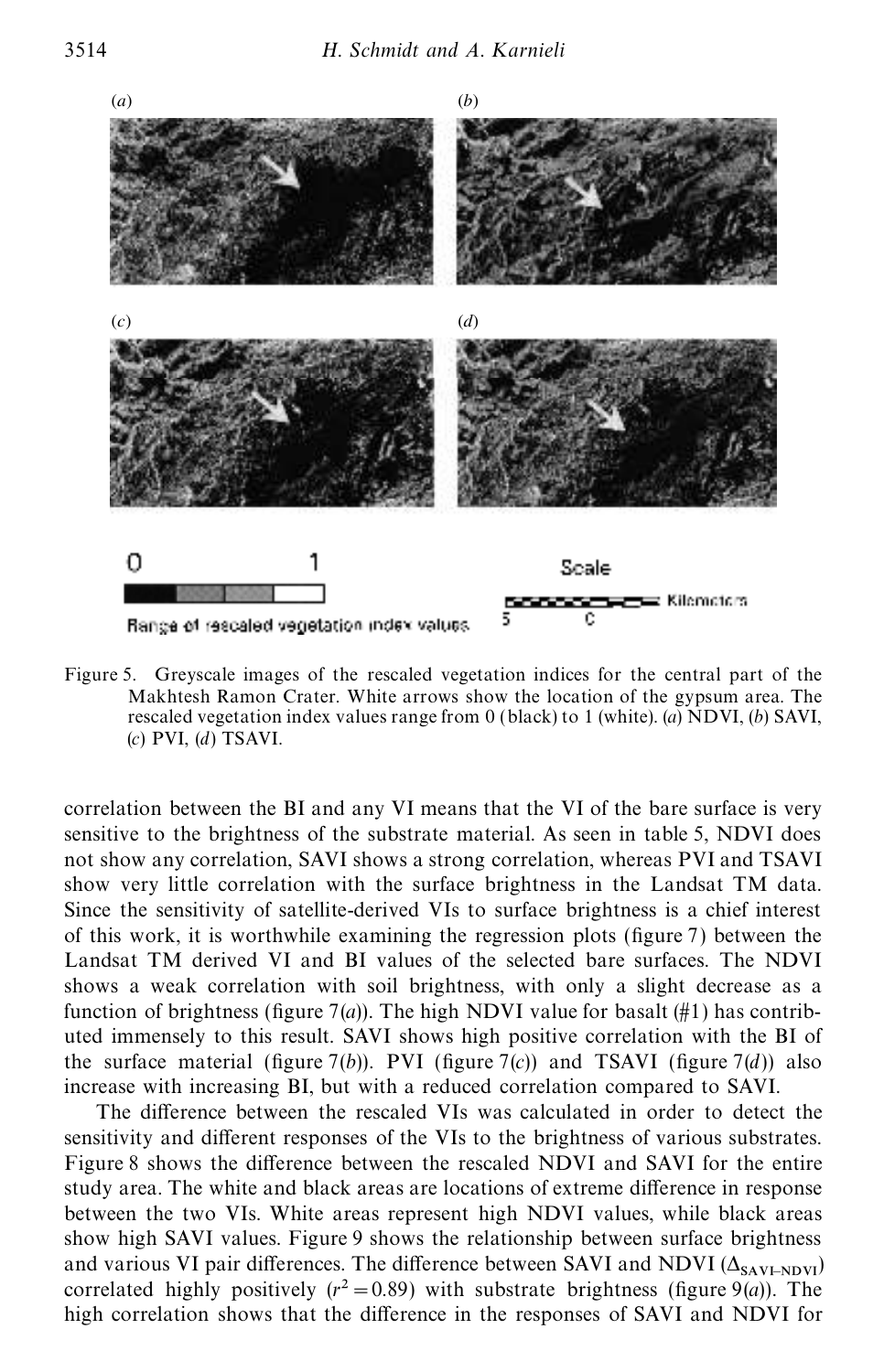

Figure 6. Greyscale images of the rescaled vegetation indices for the western part of the Makhtesh Ramon Crater focused on the basalt hills. The rescaled vegetation index values range from 0 (black) to 1 (white). (*a*) NDVI, (*b*) SAVI, (*c*) PVI, (*d*) TSAVI.

Table 5. Correlation coefficients  $(r^2)$  between brightness values and vegetation index values based on Landsat TM data of bare surface material in the Makhtesh Ramon Crater.

|              | Landsat TM data |
|--------------|-----------------|
| <b>NDVI</b>  | 0.055           |
| <b>SAVI</b>  | 0.835           |
| <b>TSAVI</b> | 0.125           |
| <b>PVI</b>   | 0.323           |

the same bare surface material depends on the brightness of the substrate. As shown in figure  $9(a)$  and figure 8, NDVI responds to dark surface material with much higher values than SAVI (positive  $\Delta_{VI}$ ). The same behaviour has been found for  $\Delta$ values than SAVI (positive  $\Delta_{VI}$ ). The same behaviour has been found for  $\Delta_{PVI-NDVI}$ <br>(figure 9(*b*)),  $\Delta_{TSAVI-NDVI}$  (figure 9(*c*)) and  $\Delta_{SAVI-PVI}$  (figure 9(*d*)). These three  $\Delta_{VI}$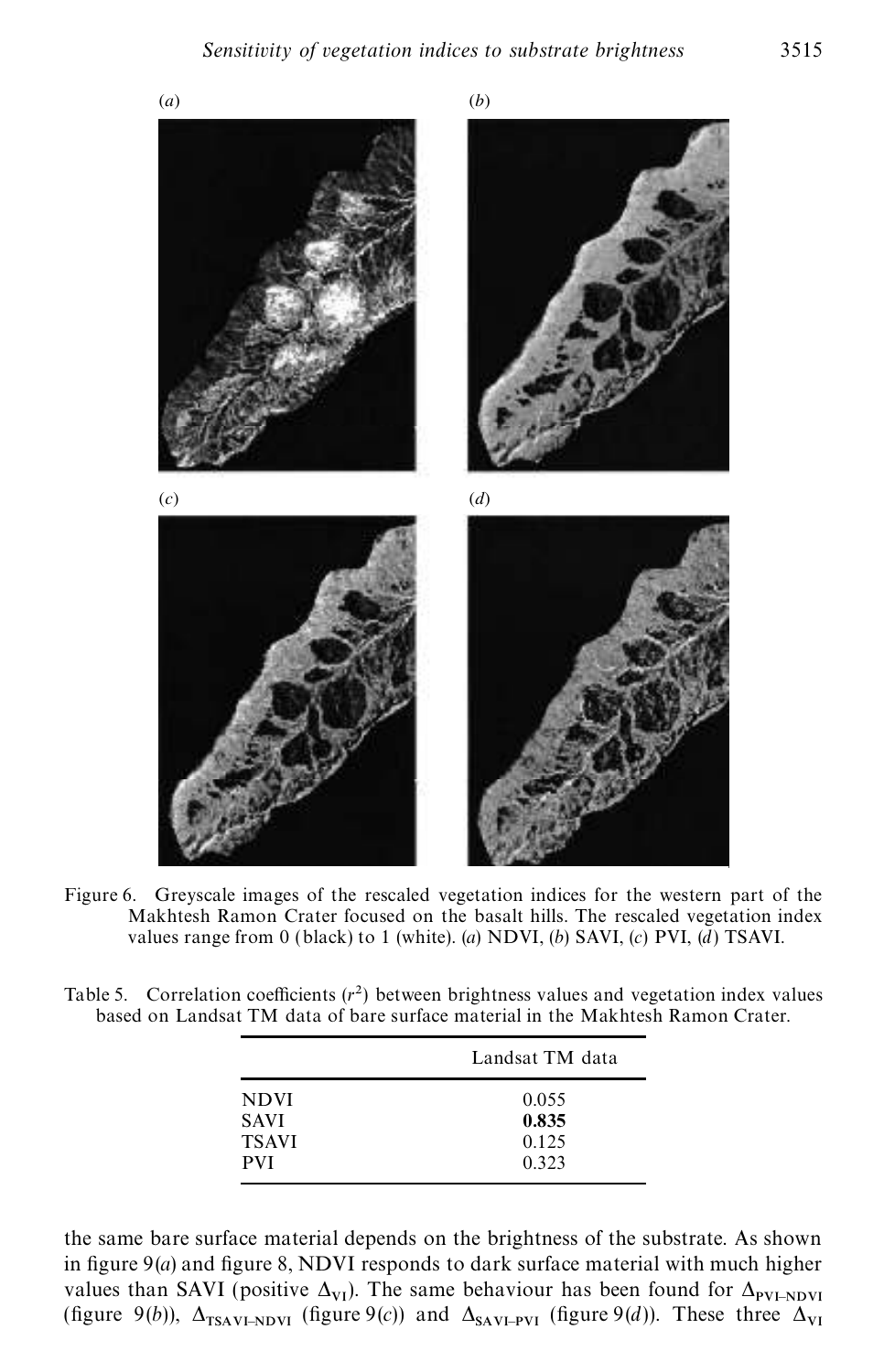

Figure 7. Correlation between vegetation index values and brightness index values of selected bare surface materials; based on Landsat TM data: (*a*) NDVI, (*b*) SAVI, (*c*) PVI and (*d*) TSAVI.



Figure 8. Difference image  $(\Delta_{NDVI-SAVI})$  of the Makhtesh Ramon Crater.

increase as a function of the substrate brightness, except that the slopes of their regression lines are different. The slope for  $\Delta_{SAVI-NDU}$  (1.917) is much higher than for  $\Delta_{\text{PVI-NDVI}}$  (1.106),  $\Delta_{\text{TSAVI-NDVI}}$  (0.595) and  $\Delta_{\text{SAVI-PVI}}$  (0.81). Therefore, the dependence of  $\Delta_{SAVI-NDVI}$  on surface brightness exceeds those of  $\Delta_{PVI-NDVI}$ ,  $\Delta_{TSAVI-NDVI}$  and  $\Delta_{\text{SAVI-PVI}}$ . As can be seen in figures 9(*b*) and 9(*c*), the different responses of basalt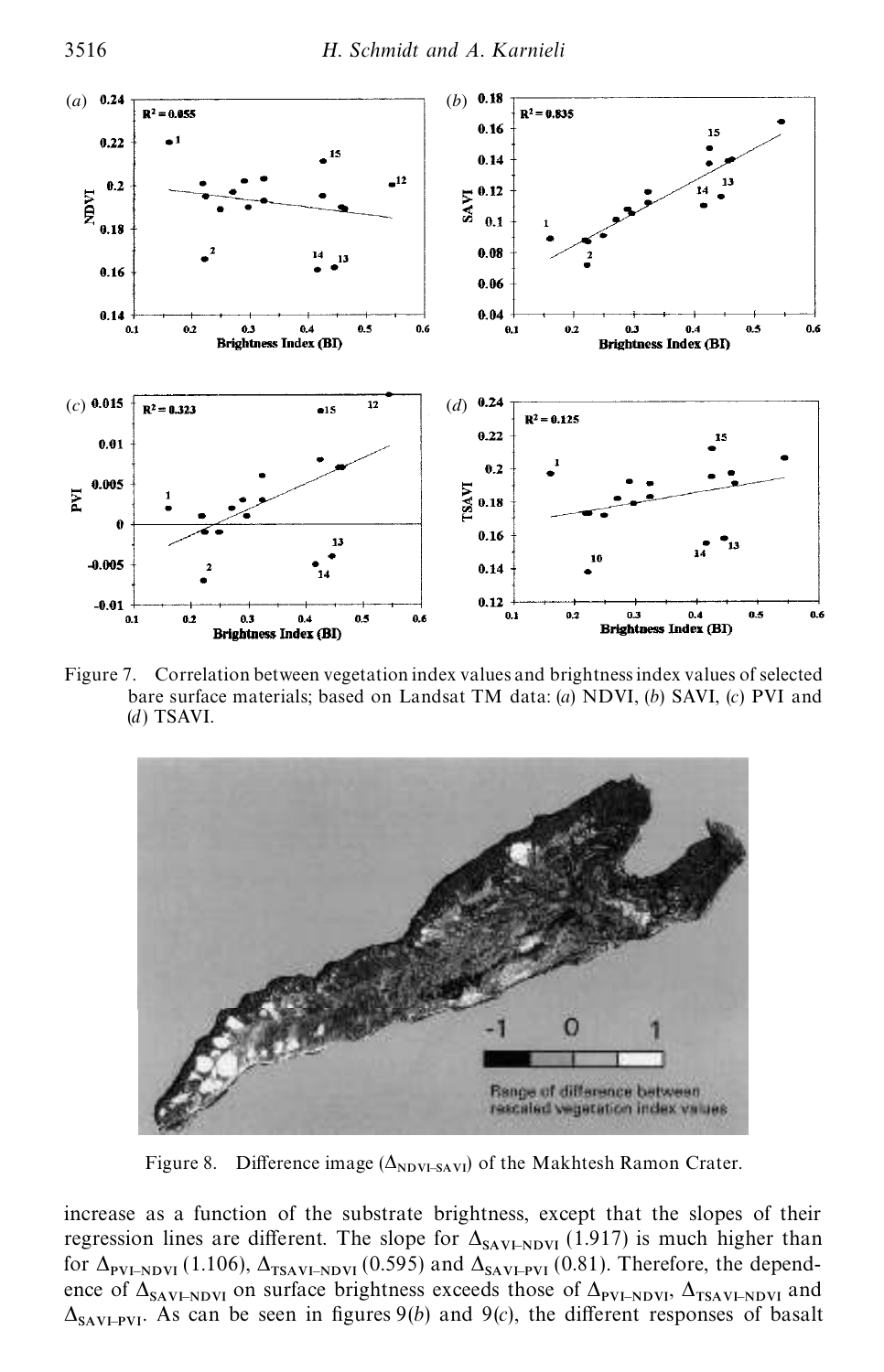

Figure 9. Correlation between brightness and rescaled VI differences  $(\Delta_{VI})$  for selected bare surface materials, based on Landsat TM data.

 $(\#1)$  and laccolith  $(\#2)$  in these VIs does not have strong dependence on the brightness of both surface components.  $\Delta_{SAV+TSAVI}$  in figure 9(*e*) shows the highest correlation with substrate brightness  $(r^2 = 0.991)$ . This is probably because, in general, TSAVI shows much higher values for dark surface types, while SAVI responds more sensitively to brighter surface materials. Furthermore, the slope of the regression line is relative high (0.462). The difference between PVI and TSAVI  $(\Delta_{\text{PVI-TSAVI}})$  shows a weak correlation as a function of substrate brightness  $(r^2 = 0.331)$  (figure 9(*f*)).

### **5. Conclusions**

Soil background is a major surface component that has an impact on the spectral behaviour of vegetation canopies, especially in semi-arid environments with sparse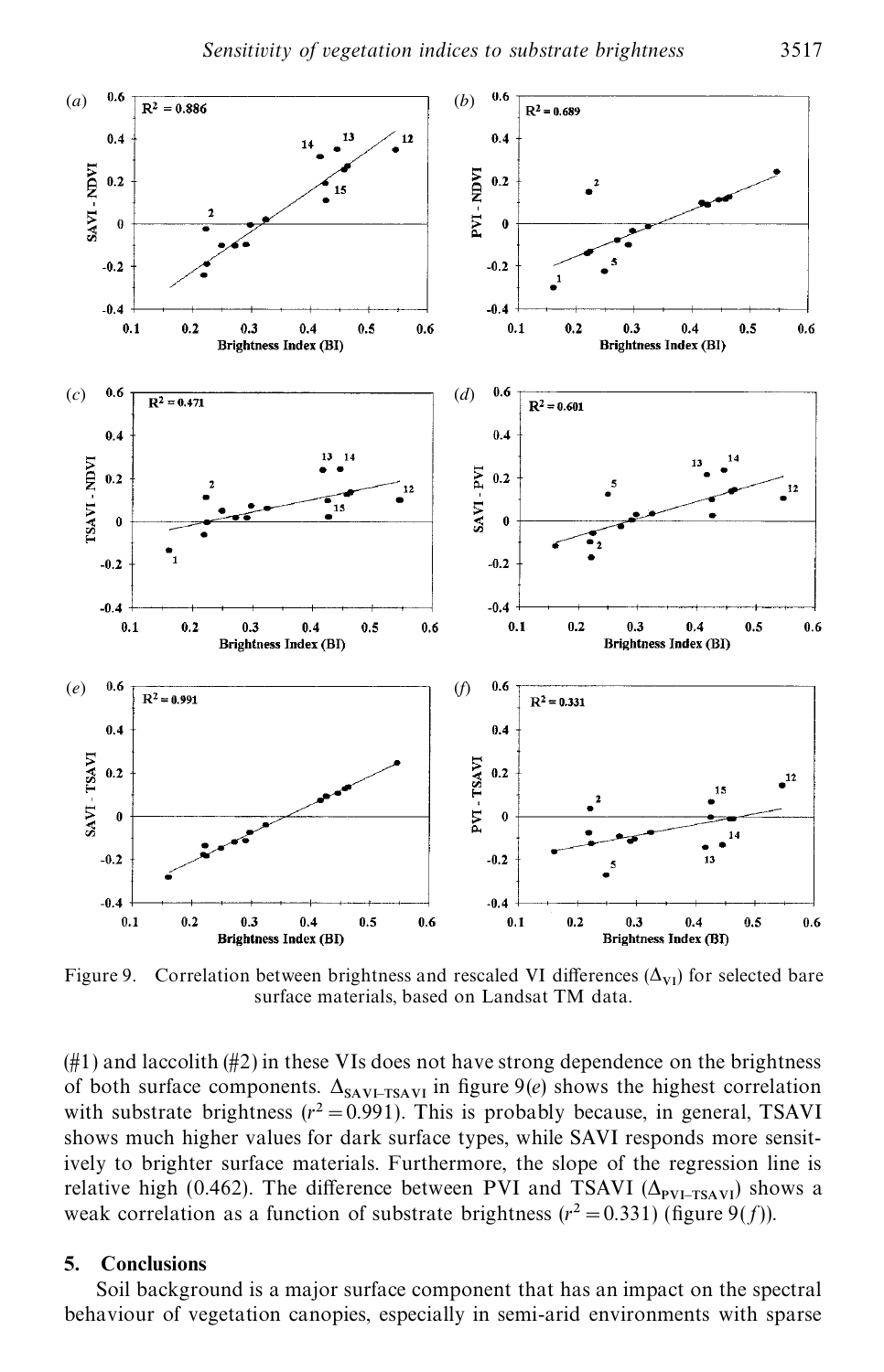vegetation cover. The goal of this paper has been to show that the values of the VIs vary not only as a function of the vegetation, but also due to variation in the exposed soil or rock background in terms of the substrate brightness. Therefore, the results presented here are specic to the sensitivity of VIs to bare surface material rather than to vegetation. The sensitivity of different VIs to bare surface materials and their Landsat TM derived brightness was investigated and the effect of different background substrates on the most widely used VIs was examined.

Out of the seven VIs investigated, it was found that three different pairs have such a high correlation that one member of each pair can be practically considered the same index as the other. In effect, SAVI and MSAVI show almost the same sensitivity to bare surface materials. The same phenomenon was observed also for PVI and WDVI, and for  $SAVI<sub>2</sub>$  and TSAVI. The main indices that show considerable variation between them are NDVI, SAVI, PVI and TSAVI.

It was demonstrated that NDVI is very sensitive to basalt and responds with a high value, whereas SAVI and PVI respond to bright surface materials with higher values. Comparison of brightness values with VI values of different bare surface materials underlines the strong dependence of VIs on the brightness variation of the soil background. The high correlation between brightness and  $\Delta_{VI}$  proves these results. For instance, the difference in response between SAVI and NDVI, and SAVI and TSAVI to bare surface material is caused by brightness variation, while the difference between SAVI and PVI does not show the same strong dependence on brightness.

### **Acknowledgments**

We thank Sveta Gilerman for her essential assistance. We gratefully acknowledge the help of Kevin G. Kleinsah and Iris Schmidt for collecting the substrate samples in the Makhtesh Ramon Crater, and Charles Ichoku for editing the paper. Finally, we also thank the MINERVA-Stipendien-Komitee and the German Academic Exchange Program (DAAD) who financed this work with research fellowships.

#### **References**

- BANNARI, A., MORIN, D., BONN, F., and HUETE, A. R., 1995, A review of vegetation indices. *Remote Sensing Reviews*, **13**, 95–120.
- BARET, F., GUYOT, G., and MAJOR, D. J., 1989, TSAVI: a vegetation index, which minimizes soil brightness effects on LAI and APAR estimation. *Proceedings of the 12<sup>th</sup> Canadian Symposium on Remote Sensing, IGARRSS'90, Vancouver, BC, Canada, 10–14 July*, volume 3 (Piscataway, NJ: IEEE), pp. 1355–1358.
- Ben-Dor, E., and Kruse, F. A., 1995, Surface mineral mapping of Makhtesh Ramon Negev, Israel using GER 63 channel scanner data. *International Journal of Remote Sensing*, **16**, 3529–3553.
- Ben-Dor, E., Kruse, F. A., Dietz, J. B., Braun, A. W., and Banin, A., 1996, Spatial distortion and quantitative geological mapping of Makhtesh Ramon, Negev, Israel, by using the GER 63 channel scanner data. *Canadian Journal of Remote Sensing*, **22**, 258–268.
- Danin, A., 1983, *Desert Vegetation of Israel and Sinai* (Jerusalem: Cana).
- Elvidge, C. D., and Chen, Z., 1995, Comparison of broad-band and narrow-band red and near-infrared vegetation indices. *Remote Sensing of Environment*, **54**, 38–48.
- ERDAS, 1994, Erdas Field Guide, ERDAS Inc., Atlanta, GA, USA.
- Escadafal, R., 1993, Remote sensing of soil color: principles and applications. *Remote Sensing Reviews*, **7**, 261–279.
- ESCADAFAL, R., and BACHA, S., 1996, Strategy for the dynamic study of desertification. *Proceedings of the ISSS International Symposium Ouagadougou, Burkino Faso, 6–10 February 1995* (Paris: Orstom éditions), pp. 19–34.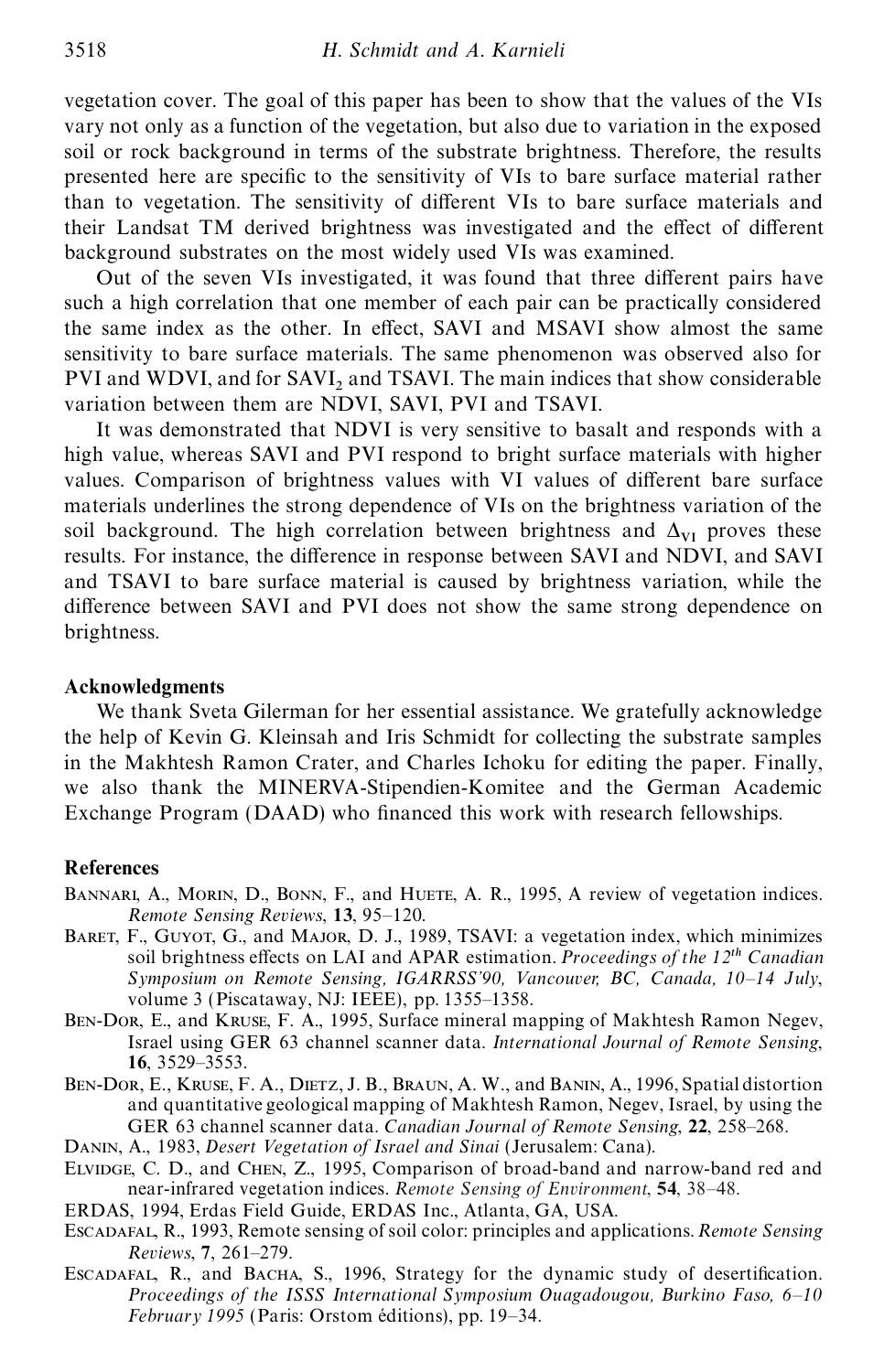- ESCADAFAL, R., GIRARD, M. C., and COURAULT, D., 1989, Munsell soil color and soil reflectance in the visible spectral bands of Landsat MSS and TM data. *Remote Sensing of Environment*, **27**, 37–46.
- Evenari, M., Shanan, L., and Tadmor, N., 1982, The Negev. The Challenge of a Desert (Cambridge: Havard University Press), pp. 437.
- Holben, B. N., Eck, T. F., Slutsker, I., Tanre', D., Setzer, A., Vermote, E., Reagan, I. A., Kaufman, Y. J., Nakajama, T., Lavenu, F., Jankowiak, I., and Smirnov, A., 1998, AERONET—A Federated Instrument Network and Data Archive for Aerosol Characterization. *Remote Sensing of Environment*, **66**, 1–16.
- Huete, A., 1988, A soil-adjusted vegetation index (SAVI). *Remote Sensing of Environment*, **25**, 295–309.
- HUETE, A., and JACKSON, R. D., 1987, Suitability of spectral indices for evaluating vegetation characteristics on arid rangelands. *Remote Sensing of Environment*, **23**, 213–232.
- HUETE, A., JACKSON, R. D., and FOST, D. F., 1985, Spectral response of a plant canopy with different soil backgrounds. *Remote Sensing of Environment*, 17, 37–53.
- HUETE, A., LIU, H. Q., BATCHILY, K., and VAN LEEUWEN, W., 1997, A comparison of vegetation indices over a global set of TM images for EOS-MODIS. *Remote Sensing of Environment*, **59**, 440–451.
- HUETE, A., POST, D. F., and JACKSON, R. D., 1984, Soil spectral effects on 4-space vegetation discrimination. *Remote Sensing of Environment*, **15**, 155–165.
- Justice, C. O., Townshend, J. R. G., Holben, B. N., and Tucker, C. J., 1985, Analysis of the phenologyof globalvegetationusing meteorologicalsatellite data. *InternationalJournal of Remote Sensing*, **6**, 1271–1318.
- Kaufmann, H., 1988, Decorrelation processing and evaluation of Landsat TM data as applied to Makhtesh Ramon. *Israel Journal of Earth Sciences*, **37**, 137–143.
- Kauth, R. J., and Thomas, G. S., 1976, The tasseled cap—a graphic description of the spatial– temporal development of agricultural crops as seen by Landsat. *Machine Processing of Remotely Sensed Data, Proceedings of L AR Symposium, Purdue University, West L afayette, Indiana, 29 June–1 July 1976*, edited by P. H. Swain, D. B. Morrison and D. E. Parks (West Lafayette, Ind.: IEEE), pp. 41–51.
- LI-COR, 1989, LI-1800 Portable Spectrometer Instruction Manual, Publication No. 8210-0030, LI-COR Inc., Lincoln, NE, USA.
- Liu, H. Q., and Huere, A., 1995, A feedback based modification of the NDVI to minimize canopy background and atmospheric noise. *IEEE T ransactions on Geoscience and Remote Sensing*, **33**, 457–465.
- MAJOR, D. J., BARET, F., and GUYOT, G., 1990, A ratio vegetation index adjusted for soil brightness. *International Journal of Remote Sensing*, **11**, 727–740.
- Markham, B. L., and Barker, J. L., 1986, Landsat MSS and TM post calibration dynamic ranges, atmospheric reflectance and at-satellite temperature. EOSAT Landsat Technical Notes 1, August 1986, Earth Observation Satellite Company, Lanham, MD, USA, pp. 3–8.
- Mattikalli, N. M., 1997, Soil color modeling for the visible and near-infrared bands of Landsat sensors using laboratory spectral measurements. *Remote Sensing of Environment*, **59**, 14–28.
- Mulders, M. A., 1993, Remote sensing of soils in warm arid and semi-arid lands. *Remote Sensing Reviews*, **7**, 341–363.
- PECH, R. P., DAVIS, A. W., LAMACRAFT, R. R., and GRAETZ, R. D., 1986, Calibration of Landsat data for sparsely vegetated semi-arid rangelands. *International Journal of Remote Sensing*, **7**, 1729–1750.
- PERRY, C. R., and LAUTENSCHLAGER, L. F., 1984, Functional equivalence of spectral vegetation indices. *Remote Sensing of Environment*, **14**, 169–182.
- PRICE, J. C., 1992, Estimating vegetation amount from visible and near infrared reflectance measurements. *Remote Sensing of Environment*, **41**, 29–34.
- PRICE, J. C., 1993, Estimating leaf area index from satellite data. *IEEE Transactions on Geoscience and Remote Sensing*, **31**, 727–734.
- Qi, J., 1993, Compositing multitemporal remote sensing data sets*.* Ph. D. dissertation, University of Arizona, Tucson, AZ, USA.
- Qi, J., Chehbouni, A., Huete, A., Kerr, Y. H., and Sorooshian, S., 1994, A modied soil adjusted vegetation index. *Remote Sensing of Environment*, **48**, 119–126.